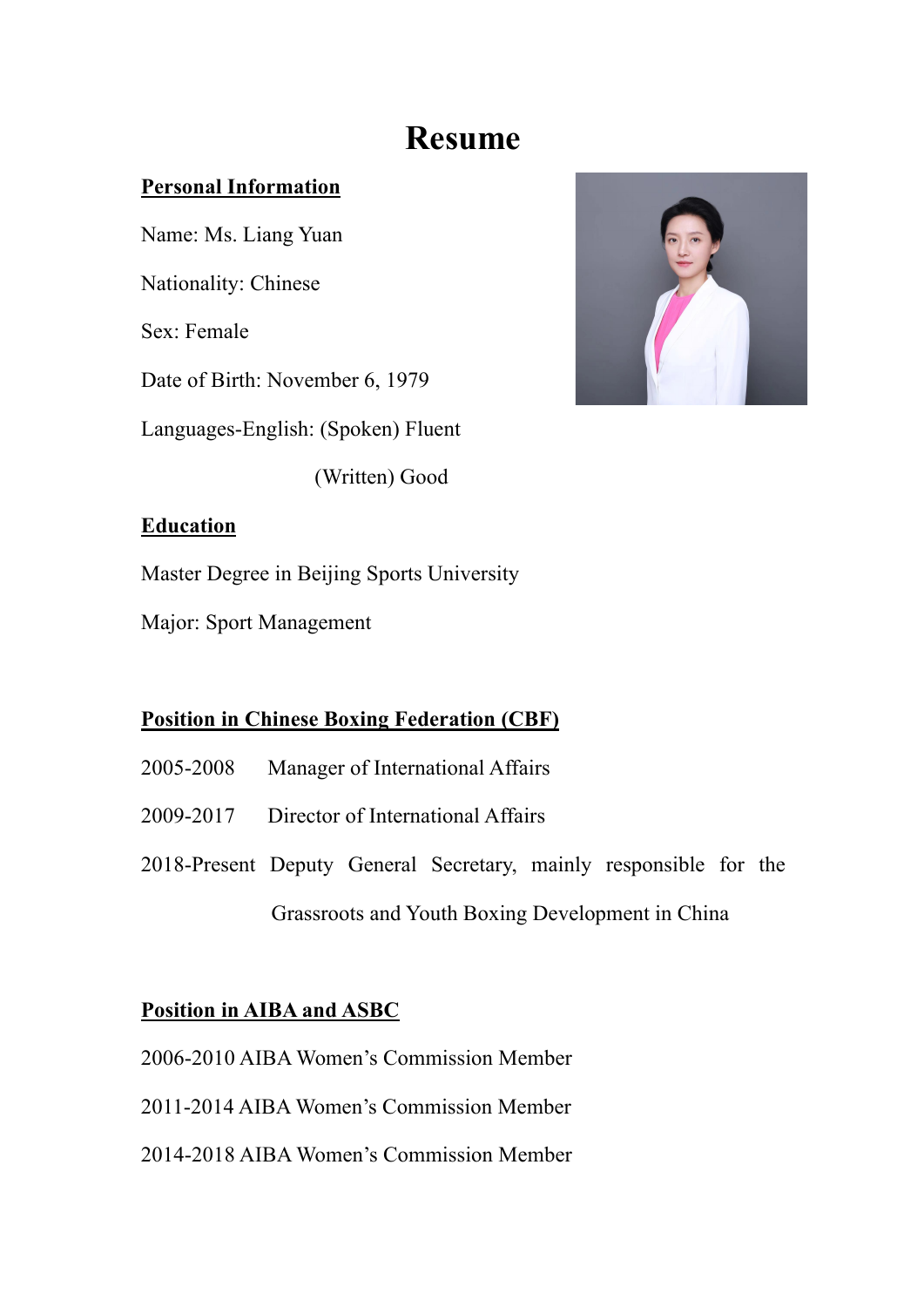2010-2014 ASBC Women's Commission Member 2014-2018 ASBC Women's Commission Chairperson 2018- Present ASBC Competition Commission Member AIBA Qualified ITO since 2011 AIBA Qualified TD since 2017

#### **Boxing Experience:**

- $\bullet$  Chief Liaison of the 13<sup>th</sup> World Senior Boxing Championships Mianyang city, 2005
- AIBA Service Supervisor for Beijing 2008 Olympic Games
- Administration Manager for 2010 Asian Games, Guangzhou
- **I** AIBA Service Supervisor for 2014 Nanjing Youth Olympic Games
- **•** Chief Liaison and Administration Manager in 2008 AIBA World Women's Championships, Ningbo
- **•** Chief Liaison and Administration Manager in 2009 ASBC Asian Boxing Championships, Zhuhai
- Chief Liaison and Administration Manager in 2012 AIBA World Women's Championships, Qinhuangdao
- **•** Competition Manager for 2014-2015 China Open of Boxing, Guiyang
- l Competition Manager of 2016 Asian/Oceanian Olympic Qualifiers, Qian'an
- **.** ITO of 2011 AIBA World Junior and Youth Women's Boxing Championships